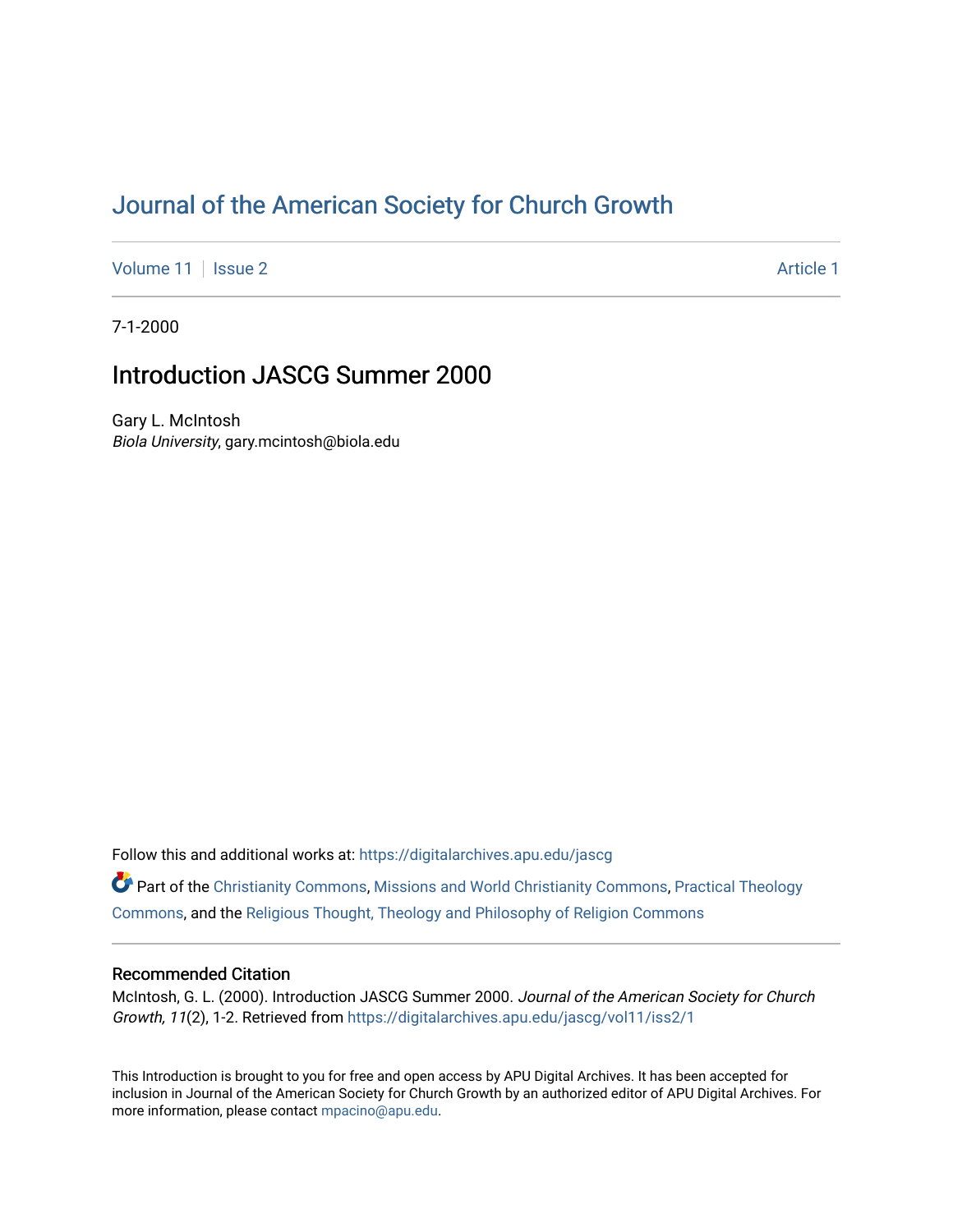#### Introduction

#### Gary L. McIntosh, Editor

I really believe in setting goals. They give us something to work for and clearly point out our success or failure. Yet, underneath the goals we need to think souls not goals.

As many of us have discovered, church leaders who try to sell goals to their people, without helping them see the souls within the goals, most often fail. We must major on souls not simply goals. While the Church Growth Movement has always encouraged the setting of goals, the underlying concern has clearly been the finding of lost souls.

This issue of the Journal of the American Society for Church Growth begins with an article that encourages a new look at God's search for lost souls. Dr. Charles Van Engen writes "Is the Church for Everyone? Planting Multi-Ethnic congregations in North America." His article is a lengthy one, but it will be worth your time to read it. The obvious muti-ethnic environment in which most of us now minister will continue to challenge our ability to "seek and save the lost." Van Engen's article provides a new way of looking at this old issue. Another missiologist, Dr. Tom Steffen, writes "A Response to Chuck Van Engen's 'Is The Church for Everyone?" His additional insights will provide a thoughtful perspective on multiculture issues.

Dr. C. Peter Wagner's article, "The Church's One Foundation, Part Two: What Apostles Have" completes his two-part series which began in the last issue. I am certain you will find his ideas and thoughts on apostles to be challenging.

Our final article will draw you back into the 1970s—bell bottoms, tie-dyed shirts, stacked heel shoes—with an interesting

Journal of the American Society for Church Growth, Spring 2000